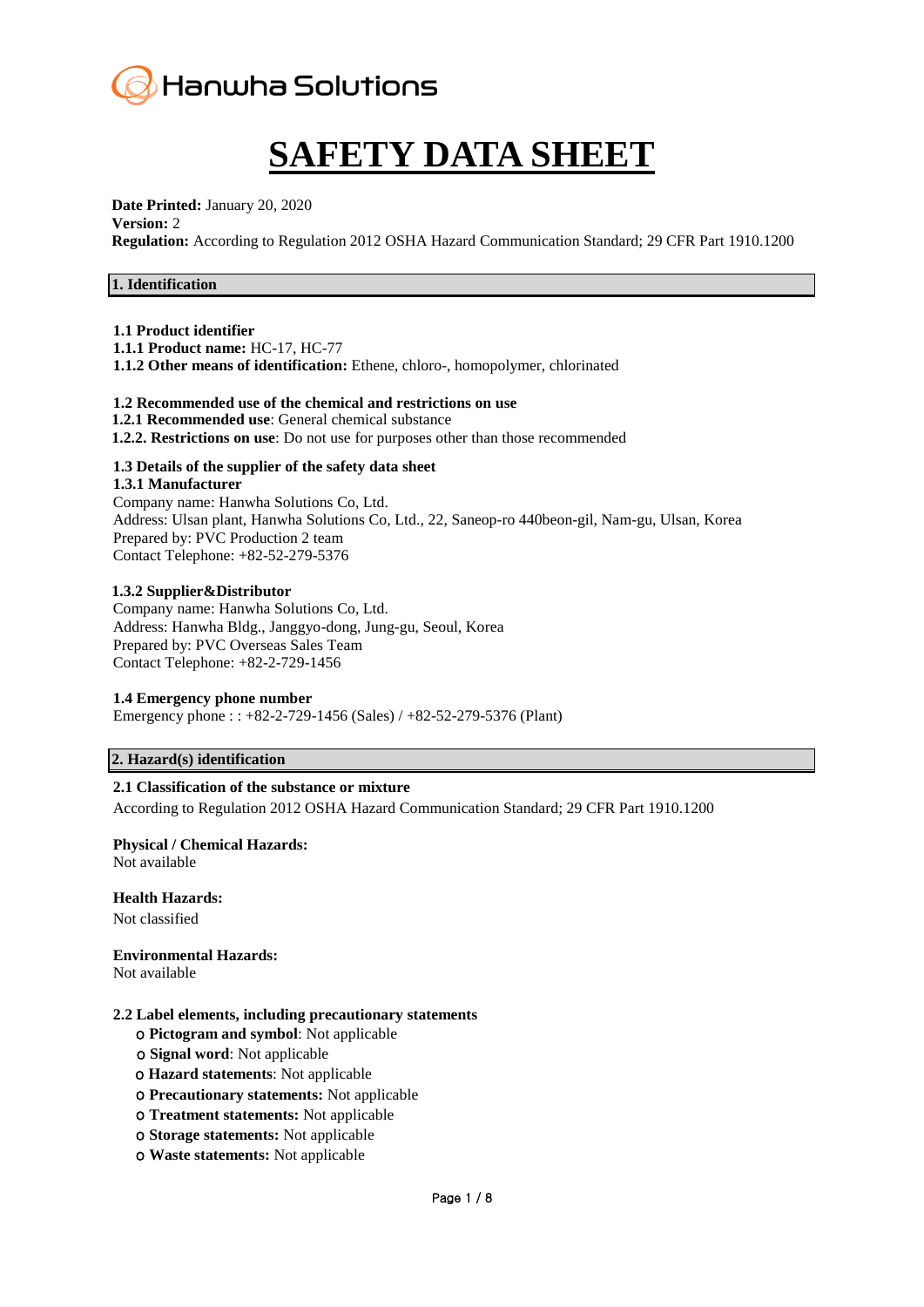# Hanwha Solutions

# **2.3 Other hazard information not included in hazard classification (NFPA)**



| o Health: -                 |
|-----------------------------|
| <b>O</b> Flammability: -    |
| <b>O</b> Reactivity: -      |
| <b>O</b> Specific hazard: - |
|                             |

| 3. Composition/information on ingredients |                                                                           |            |             |  |  |
|-------------------------------------------|---------------------------------------------------------------------------|------------|-------------|--|--|
| Component                                 | Common name and synonyms                                                  | CAS No.    | Conc. $/$ % |  |  |
| polymer                                   | Chlorinated vinyl chloride Chlorinated polyvinyl chloride<br><b>CPVC)</b> | 68648-82-8 | 100         |  |  |

# **4. First-aid measures**

# **4.1 Description of first aid measures**

#### **Eye contact**

- In case of contact with substance, immediately flush eyes with running water at least 20 minutes.
- Get immediate medical advice/attention.

#### **Skin contact**

- In case of contact with substance, immediately flush skin with running water at least 20 minutes.
- Remove and isolate contaminated clothing and shoes.
- Get immediate medical advice/attention.

# **Inhalation**

- Specific medical treatment is urgent.
- Move victim to fresh air.
- Give artificial respiration if victim is not breathing.
- Administer oxygen if breathing is difficult.

#### **Ingestion**

- Do not let him/her eat anything, if unconscious.
- Get immediate medical advice/attention.

#### **4.2 Most important symptoms and effects, both acute and delayed**

- None known

#### **4.3 Indication of immediate medical attention and notes for physician**

- Ensure that medical personnel are aware of the material(s) involved and take precautions to protect themselves.

#### **5. Fire-fighting measures**

#### **5.1 Extinguishing media**

- **- Suitable extinguishing media:** Use dry sand, dry fire extinguisher, alcohol-resistant foam, water spray, Carbon Dioxide, when fighting fires involving this material.
- **- Unsuitable extinguishing media**: High Pressure Water Jet

# **5.2 Specific hazards arising from the chemical**

- May be ignited by heat, sparks or flames.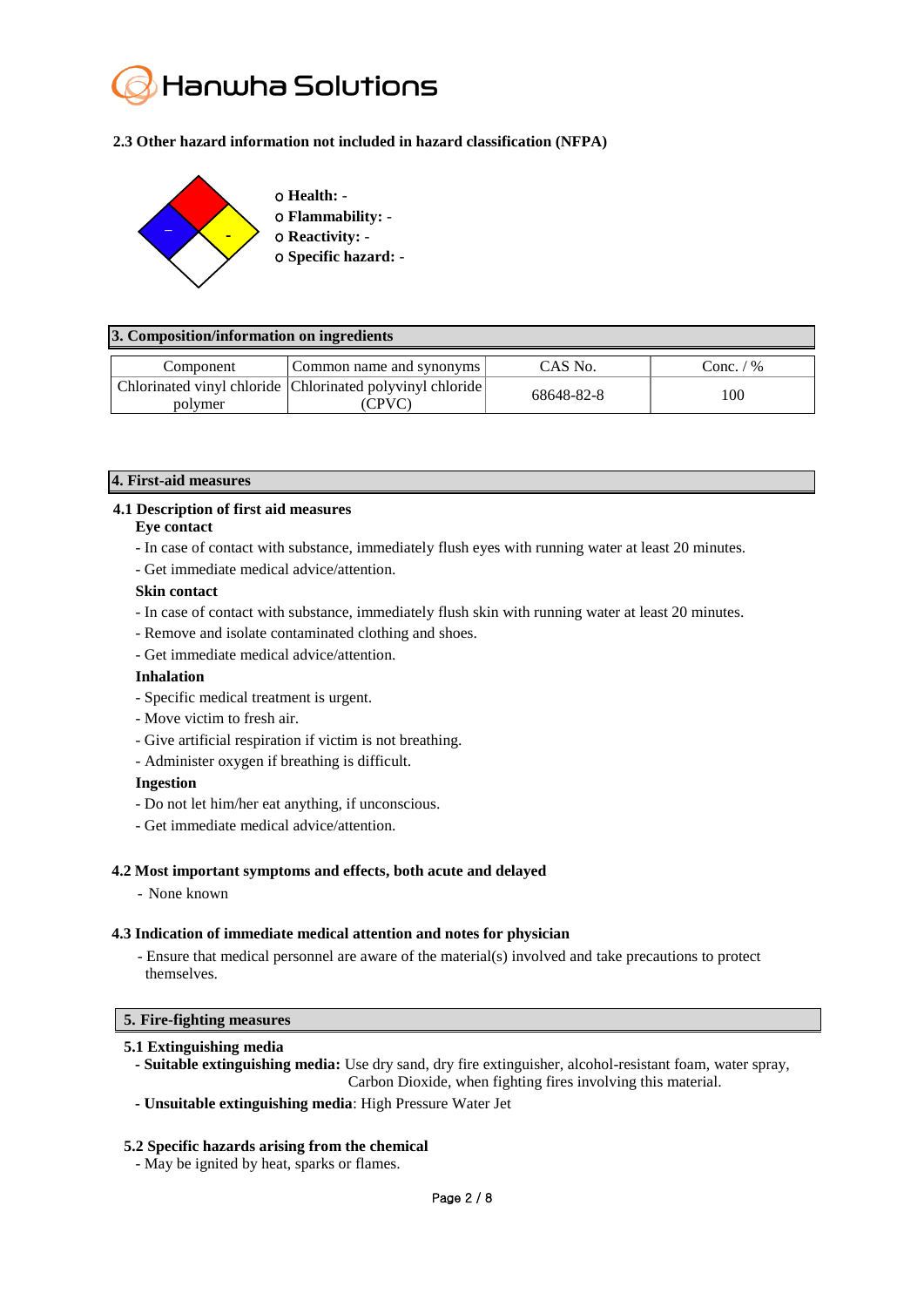

- Containers may explode when heated.
- Some of these materials may burn, but none ignite readily.
- Fire will produce irritating and/or toxic gases.
- If inhaled, may be harmful.

#### **5.3 Special protective equipment and precautions for fire-fighters**

- Move containers from fire area if you can do it without risk.
- Some may be transported hot.
- Runoff from fire control may cause pollution.
- Contact with substance may cause severe burns to skin and eyes.
- Dike fire-control water for later disposal; do not scatter the material.

#### **6. Accidental release measures**

#### **6.1 Personal precautions, protective equipment and emergency procedures**

- Eliminate all ignition sources.
- Stop leak if you can do it without risk.
- Ventilate the area.
- Do not touch or walk through spilled material.
- Powder Spill; Cover powder spill with plastic sheet or tarp to minimize spreading and keep powder dry.
- Prevent dust cloud.

#### **6.2 Environmental precautions**

- Prevent entry into waterways, sewers, basements of confined areas.

#### **6.3 Methods and materials for containment and cleaning up**

- Small Spill; Flush area with flooding quantities of water. And take up with sand or other non-combustible absorbent material and place into containers for later disposal.
- Large Spill; Dike far ahead of liquid spill for later disposal.
- With clean shovel place material into clean, dry container and cover loosely; move containers from spill area.

#### **7. Handling and storage**

#### **7.1 Precautions for safe handling**

- Wash your hands thoroughly after handling.
- Please work with reference to engineering controls and personal protective equipment.
- Be careful to high temperature.

#### **7.2 Conditions for safe storage, including any incompatibilities**

- Store in a closed container.
- Store in cool and dry place.
- Please note that there are materials and conditions to avoid.

#### **8. Exposure controls/personal protection**

#### **8.1 Occupational Exposure limits**

- ο **ACGIH regulation**: Not available
- ο **Biological exposure index**: Not available
- ο **OSHA regulation**: Not available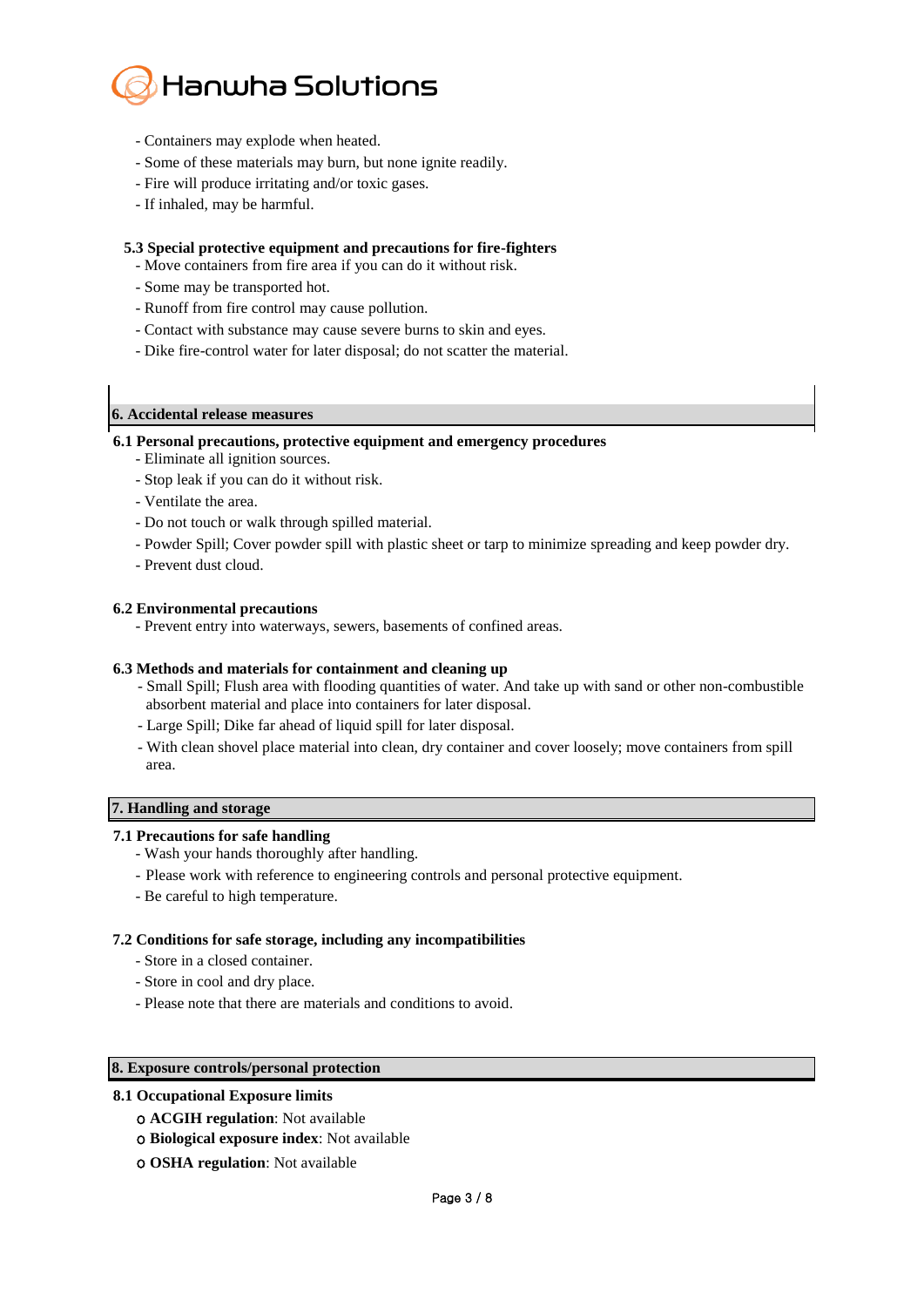

- ο **NIOSH regulation**: Not available
- ο **EU regulation**: Not available
- ο **Other**: Not available

# **8.2 Exposure controls**

# **Appropriate engineering controls**

- Use process enclosures, local exhaust ventilation, or other engineering controls to control airborne levels below recommended exposure limits.

# **Individual protection measures, such as personal protective equipment Respiratory protection**

- Use respirators and components tested and approved under appropriate government standards such as NIOSH

# **Eye protection**

- Wear safety goggles as follow if eye irritation or other disorder occur.
- ; In case of gaseous state organic material: enclosed safety goggles
- ; In case of vapour state organic material: safety goggles or breathable safety goggles
- ; In case of particulate material: breathable safety goggles
- An eye wash unit and safety shower station should be available nearby work place.

#### **Hand protection**

- Wear appropriate protective gloves by considering physical and chemical properties of chemicals.

#### **Body protection**

- Wear appropriate protective clothing by considering physical and chemical properties of chemicals.

# **9. Physical and chemical properties**

# **9.1 Information on basic physical and chemical properties**

| Solid         |
|---------------|
| light color   |
|               |
| Not available |
| Not available |
| Not available |
| Not available |
| Not available |
| Not available |
| Not available |
| Not available |
| Not available |
| Not available |
| Not available |
| Not available |
| Insoluble     |
| Not available |
| Not available |
| Not available |
| Not available |
|               |

"NOTE: The physical data presented above are typical values and should not be construed as a specification"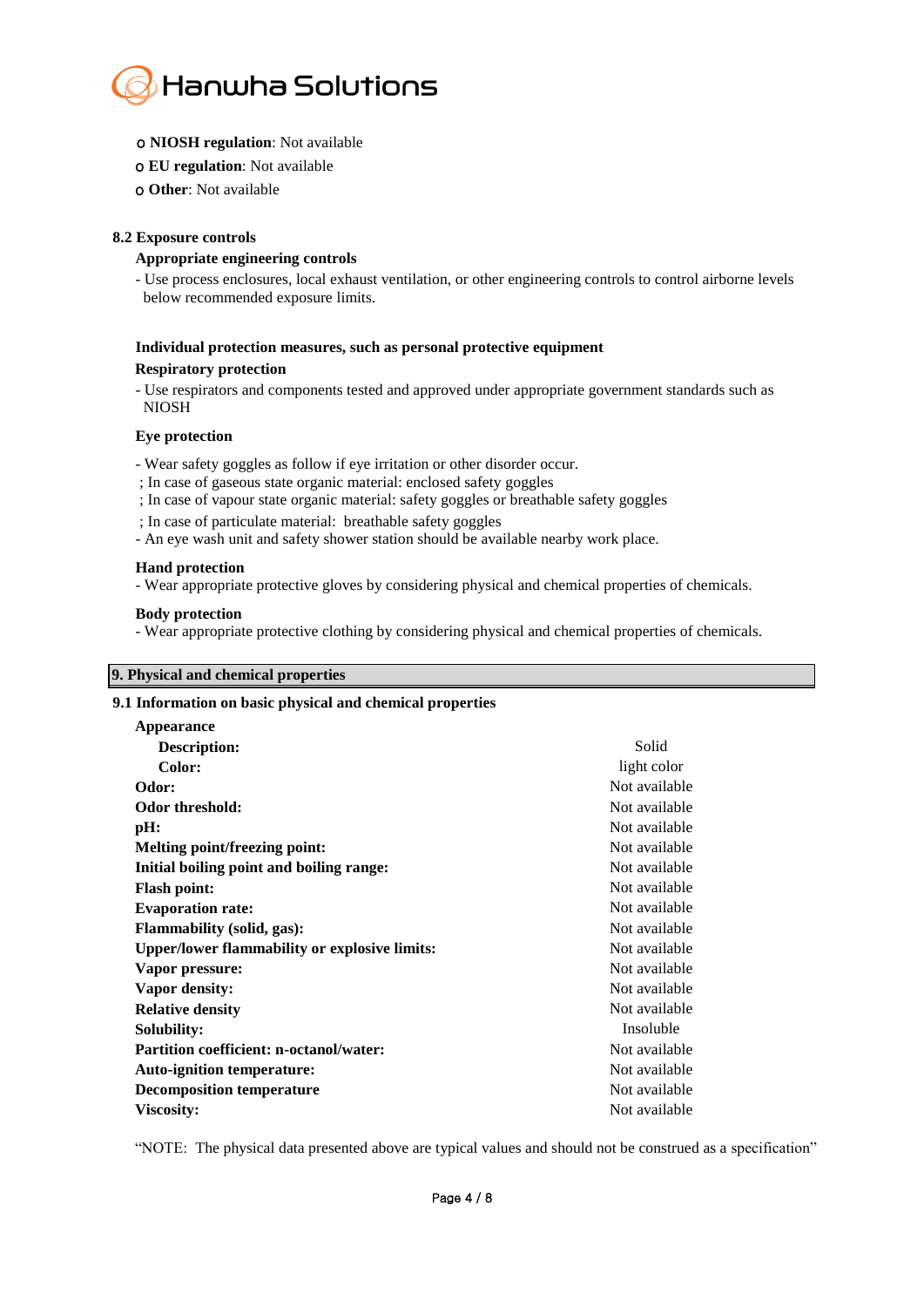

# **10. Stability and reactivity**

# **10.1 Reactivity/Chemical stability/Possibility of hazardous reactions:**

- Stable under normal conditions.
- No dangerous reaction under conditions of normal use.

# **10.2 Conditions to avoid:**

- Keep away from heat/sparks/open flames/hot surfaces.

# **10.3 Incompatible materials:**

- Combustion materials, Irritating, Toxic gases

# **10.4 Hazardous decomposition products:** Not available

| 11. Toxicological information                              |                                                        |  |  |  |
|------------------------------------------------------------|--------------------------------------------------------|--|--|--|
| <b>Information on toxicological effects</b>                |                                                        |  |  |  |
| (a) Acute toxicity                                         | Not available                                          |  |  |  |
| Oral                                                       | Not available                                          |  |  |  |
| Dermal                                                     | Not available                                          |  |  |  |
| Inhalation                                                 | Not available                                          |  |  |  |
| (b) Skin Corrosion/<br>Irritation                          | Not available                                          |  |  |  |
| (c) Serious Eye<br>Damage/Irritation                       | Not available                                          |  |  |  |
| (d) Respiratory<br>sensitization                           | Not available                                          |  |  |  |
| (e) Skin Sensitization                                     | Not available                                          |  |  |  |
|                                                            | Not classified                                         |  |  |  |
| (f) Carcinogenicity                                        | - IARC, ACGIH, NTP, OSHA, EU CLP 1272/2008: Not listed |  |  |  |
| (g) Mutagenicity                                           | Not available                                          |  |  |  |
| (h) Reproductive<br>toxicity                               | Not available                                          |  |  |  |
| (i) Specific target organ<br>toxicity (single<br>exposure) | Not available                                          |  |  |  |
| (j) Specific target organ<br>toxicity (repeat<br>exposure) | Not available                                          |  |  |  |
| (k) Aspiration Hazard                                      | Not available                                          |  |  |  |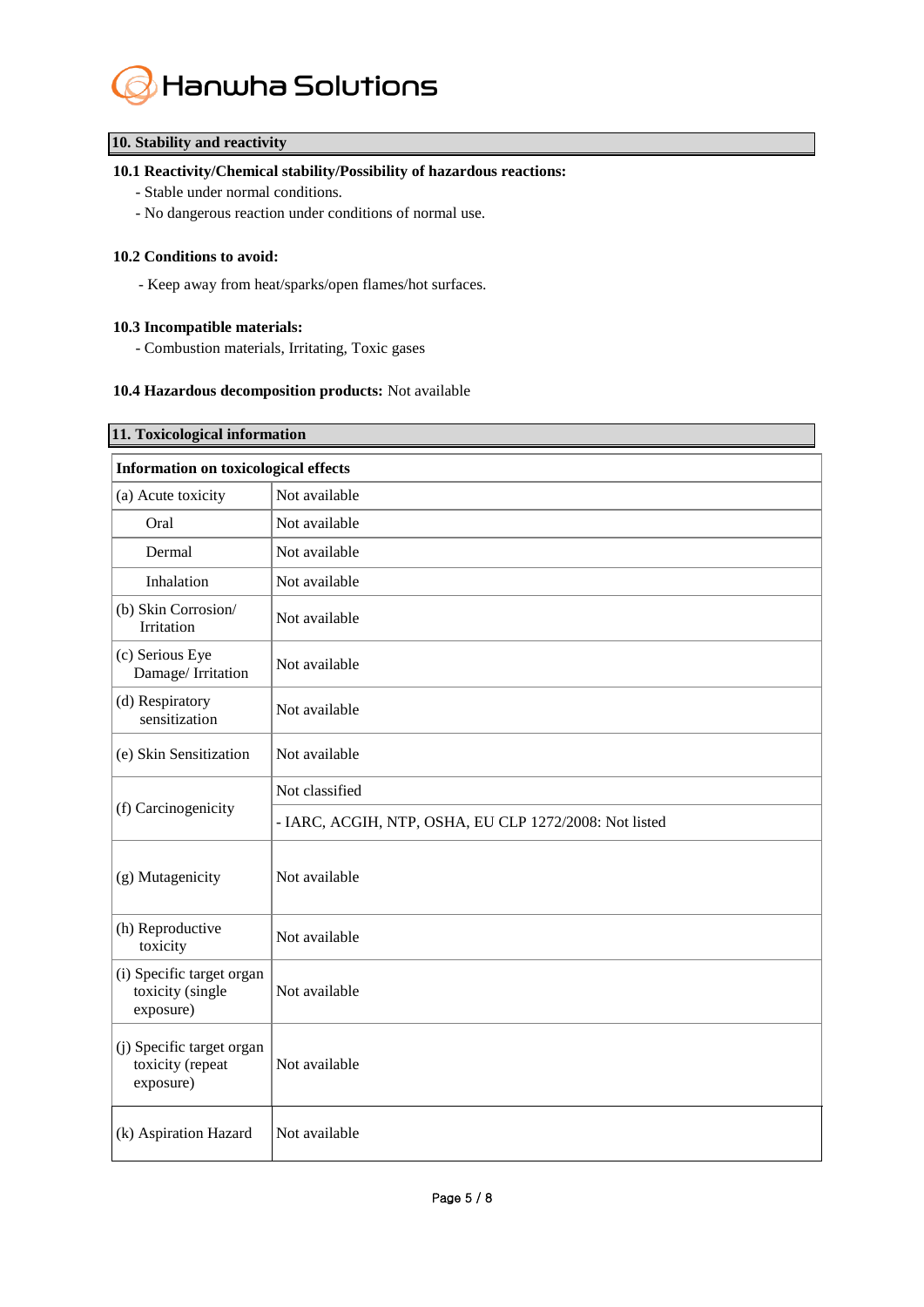

| 12. Ecological information            |                |  |  |  |
|---------------------------------------|----------------|--|--|--|
| 12.1 Toxicity                         | Not available  |  |  |  |
| Acute toxicity                        | Not available  |  |  |  |
| Chronic toxicity                      | Not available  |  |  |  |
| 12.2 Persistence and<br>degradability | Not available  |  |  |  |
| 12.3 Bioaccumulative<br>potential     | Not available  |  |  |  |
| 12.4 Mobility in soil                 | Not available  |  |  |  |
| 12.5 Hazardous to the<br>ozone layer  | Not classified |  |  |  |
| 12.6 Other adverse<br>effects         | Not available  |  |  |  |

# **12. Ecological information**

# **13. Disposal considerations**

#### **13.1 Disposal method**

Waste must be disposed of in accordance with federal, state and local environmental control regulation.

#### **13.2 Disposal precaution**

Consider the required attentions in accordance with waste treatment management regulation.

# **14. Transport information**

**14.1 UN No.:** Not applicable

**14.2 UN Proper shipping name:** Not applicable

**14.3 Transport Hazard classes:**  ADR: Not applicable IMDG: Not applicable ICAO/IATA: Not applicable RID: Not applicable

#### **14.4 Packing group:** Not applicable

#### **14.5 Environmental hazards:** Not applicable

#### **14.6 Transport in bulk (according to Annex II of MARPOL 73/78 and the IBC Code):** Not established

#### **14.7 Special precautions for user**

**in case of fire:** Not applicable **in case of leakage:** Not applicable

# **15. Regulatory information**

# **15.1 Safety, health and environmental regulation/legislation specific for the substance or mixture**

# **USA Regulatory Information**

**TSCA (Toxic Substances Control Act)**: Section8 (b) inventory(Present) [XU]

**Proposition 65**: Not regulated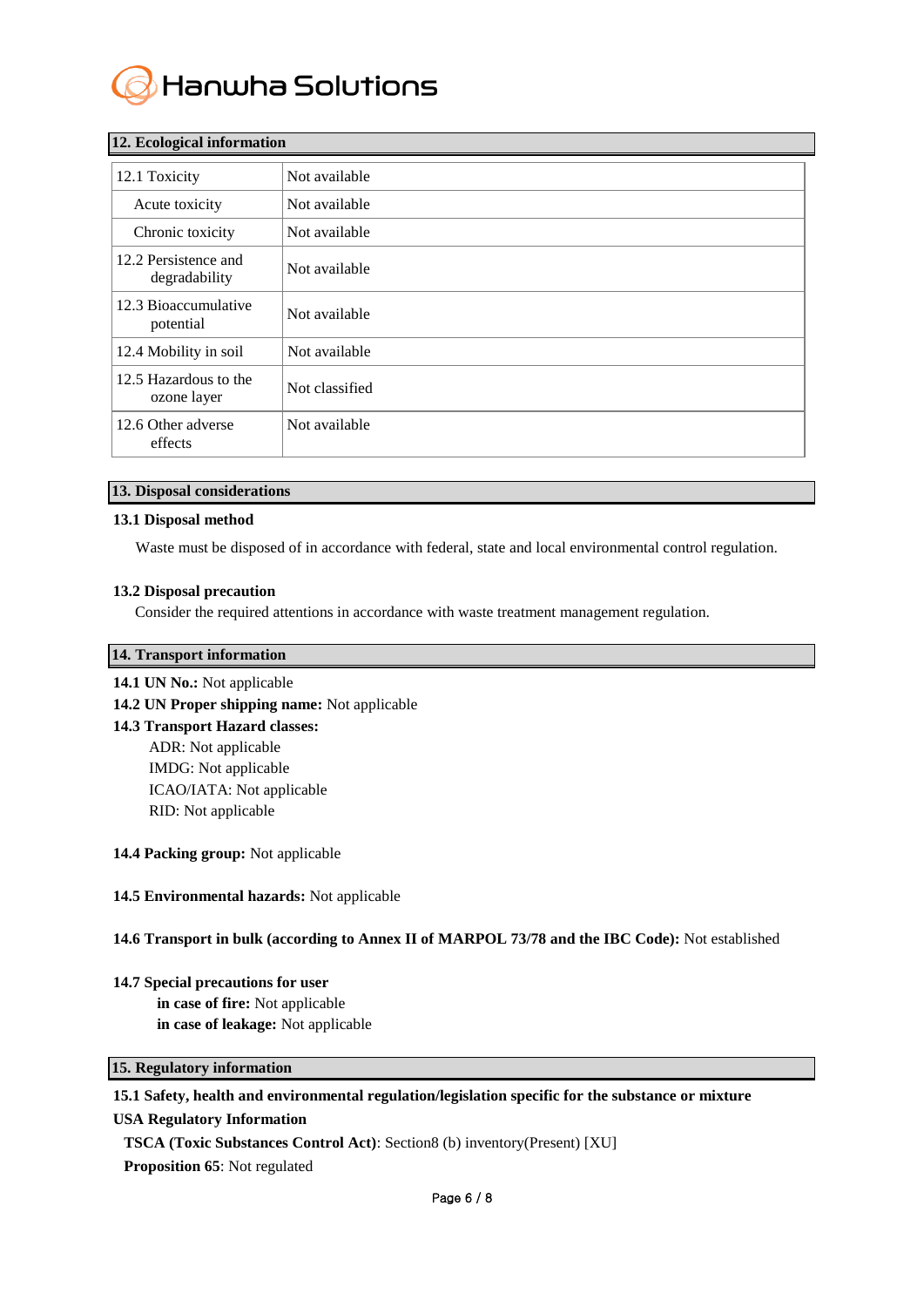# Hanwha Solutions

**OSHA Regulation:** Not regulated **CERCLA Regulation:** Not regulated **SARA 302 Regulation:** Not regulated **SARA 304 Regulation:** Not regulated **SARA 313 Regulation:** Not regulated

# **Foreign Regulatory Information**

**Substance of Rotterdam] Protocol:** Not regulated **Substance of Stockholm Protocol:** Not regulated **Substance of Montreal Protocol:** Not regulated

# **Foreign Inventory Status**

- Korea management information: Existing Chemical Substance (KE-05652)
- -Japan management information: Existing and New Chemical Substances (ENCS): Present ((6)-75))
- China management information: Inventory of Existing Chemical Substances (IECSC): Present (24080)
- Australia management information: Australian Inventory Inventory of Chemical Substances (AICS): Present
- Canada management information: Domestic Substances List (DSL): Present
- New Zealand management information: New Zealand Inventory of Chemicals (NZIoC): May be used as a single component chemical under an appropriate group standard.
- Philippines management information: Philippine Inventory of Chemicals and Chemical Substances (PICCS): Present

# **16. Other information, including date of preparation or last revision**

# **16.1 Indication of changes:**

 Preparation date: July 1, 2016 Version: 2 Revision date: January 20, 2020

# **16.2 Key literature reference and sources for data:**

- IARC Monographs on the Evaluation of Carcinogenic Risks to Humans; http://monographs.iarc.fr
- HSDB; http://toxnet.nlm.nih.gov/
- NIOSH (The National Institute for Occupational Safety and Health)
- ACGIH (American Conference of Governmental Industrial Hygienists)
- TOMES-LOLI® ; http://www.rightanswerknowledge.com/loginRA.asp○ National Emergency
- Management Agency-Korea dangerous material inventory management system; http://www.nema.go.kr/hazmat/main/main.jsp
- Waste Control Act enforcement regulation attached [1]
- National chemicals information systems ; [http://ncis.nier.go.kr](http://ncis.nier.go.kr/)

# **16.3 Abbreviations**

ACGIH: American Conference of Governmental Industrial hygienists

NIOSH: The National Institute for Occupational Safety and Health

OSHA: Occupational Safety & Health Administration

IARC: International Agency for Research on Cancer

ADR: European Agreement concerning the International Carriage of Dangerous Goods by Road ICAO/IATA: International Civil Aviation Organization/ International Air Transport Association

RID: Regulations Concerning the International Transport of Dangerous Goods by Rail

# **16.4 Other**

- Product should be handled, stored, and used in accordance with the generally accepted industrial hygiene practices and in conformity with all the applicable legal regulations.
- The information provided herein is based on the knowledge possessed at this present time from the view